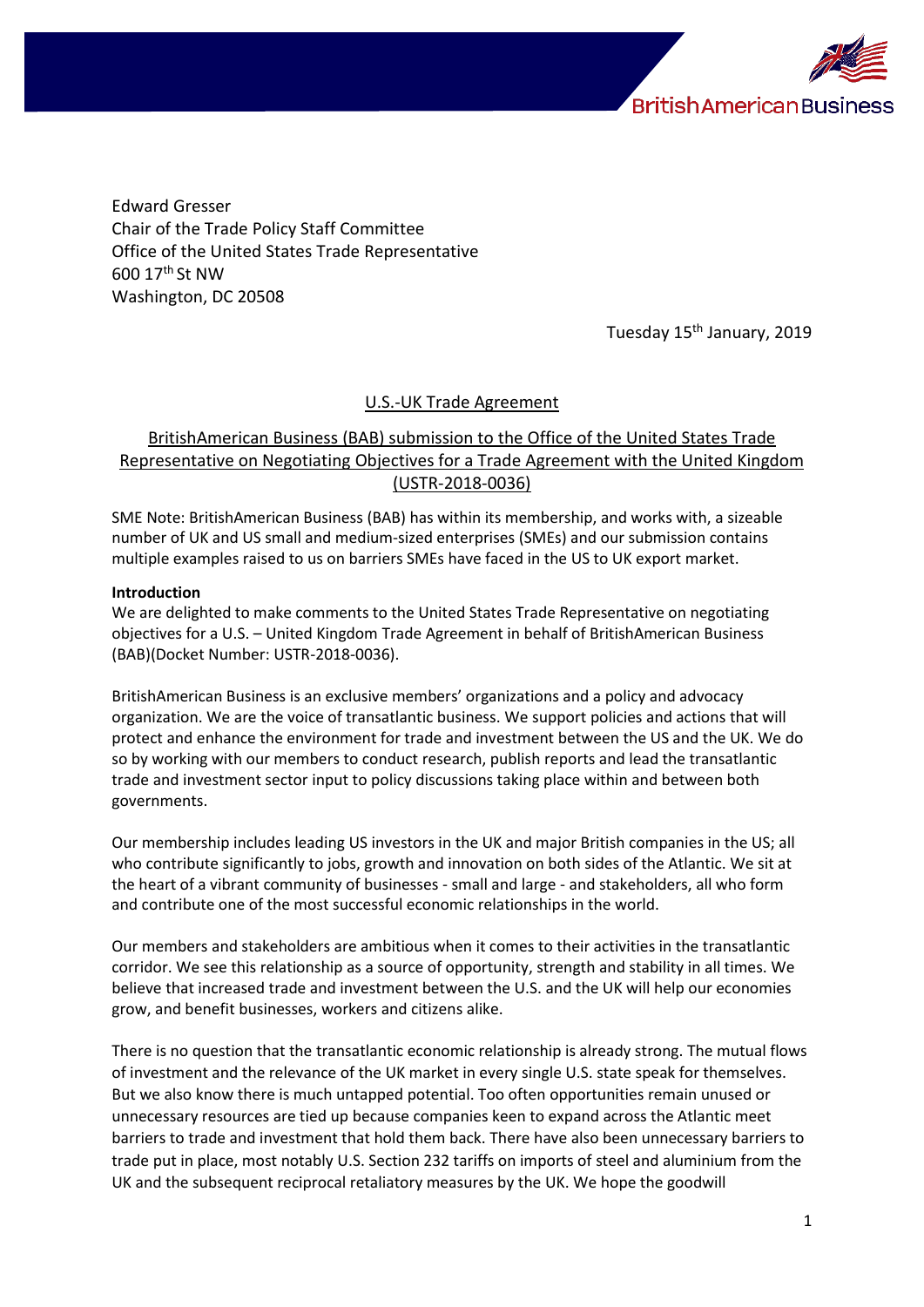

demonstrated by both sides in preparation to negotiate prompts the removal of these tariffs and the agreement precludes such action taking place again.

Over many years, BAB has been a strong advocate for closer economic integration and collaboration between the US and the UK. We supported the negotiations for a Transatlantic Trade and Investment (TTIP) agreement, with the ambition to make the UK a key European driver for the negotiations; we set out early areas of future U.S.-UK economic collaboration; we welcomed bilateral initiatives, such as the U.S.-UK Sciences and Technology Agreement or the U.S.-UK Agreement on Insurance and Re-Insurance, tangible examples of how this relationship can be advanced in a fruitful way; and we are delighted to support USTR and its UK counterparts on local initiatives to create excitement but also to learn from companies and stakeholders how this unique economic relationship can be advanced.

We welcome the decision of the USTR in October 2018 to notify Congress that the current Administration intends to negotiate a trade agreement with the UK. We further welcome the opportunity to submit our comments to this USTR consultation on the US priorities and negotiating objectives as the USTR, alongside other agencies, prepares to negotiate a trade agreement with the UK when it is able to do so.

Our comments build upon the work that BAB had produced over the past few years, and most recently in context of the UK-US FTA Consultation by the UK Department for International Trade (DIT). The submission refers to anecdotal evidence from firms, where available. Context for BAB's submission are its principles published in the document '*Principles for a New Chapter in the UK-US Economic Relationship'* in October 2018.

## **Negotiation Objectives for a Proposed US-UK Trade Agreement**

General and product-specific negotiating objectives for the proposed agreement

- In general terms, the starting place for negotiating objectives should follow the standard areas addressed in TTIP:
	- o Market Access
	- o Rules, and
	- o Regulatory Cooperation

*For more details on the above, please see BAB's 'Consolidated Submission on Transatlantic Trade & Investment Partnership (TTIP)'*

- We do believe that a U.S.-UK Trade Agreement should aim to reach a new level of economic cooperation, particularly in areas that have traditionally been under-represented in trade agreements, for example in services. This will serve to deepen the close relationship between both countries whilst setting an advanced template for other countries to follow, thus continuing to lead in raising global standards.
- We welcome the ambition expressed by the US Government that a U.S.-UK Trade Agreement should identify ways to reduce costs associated with regulatory differences by promoting greater compatibility between both systems, while maintaining high levels of health, safety, and environmental protection.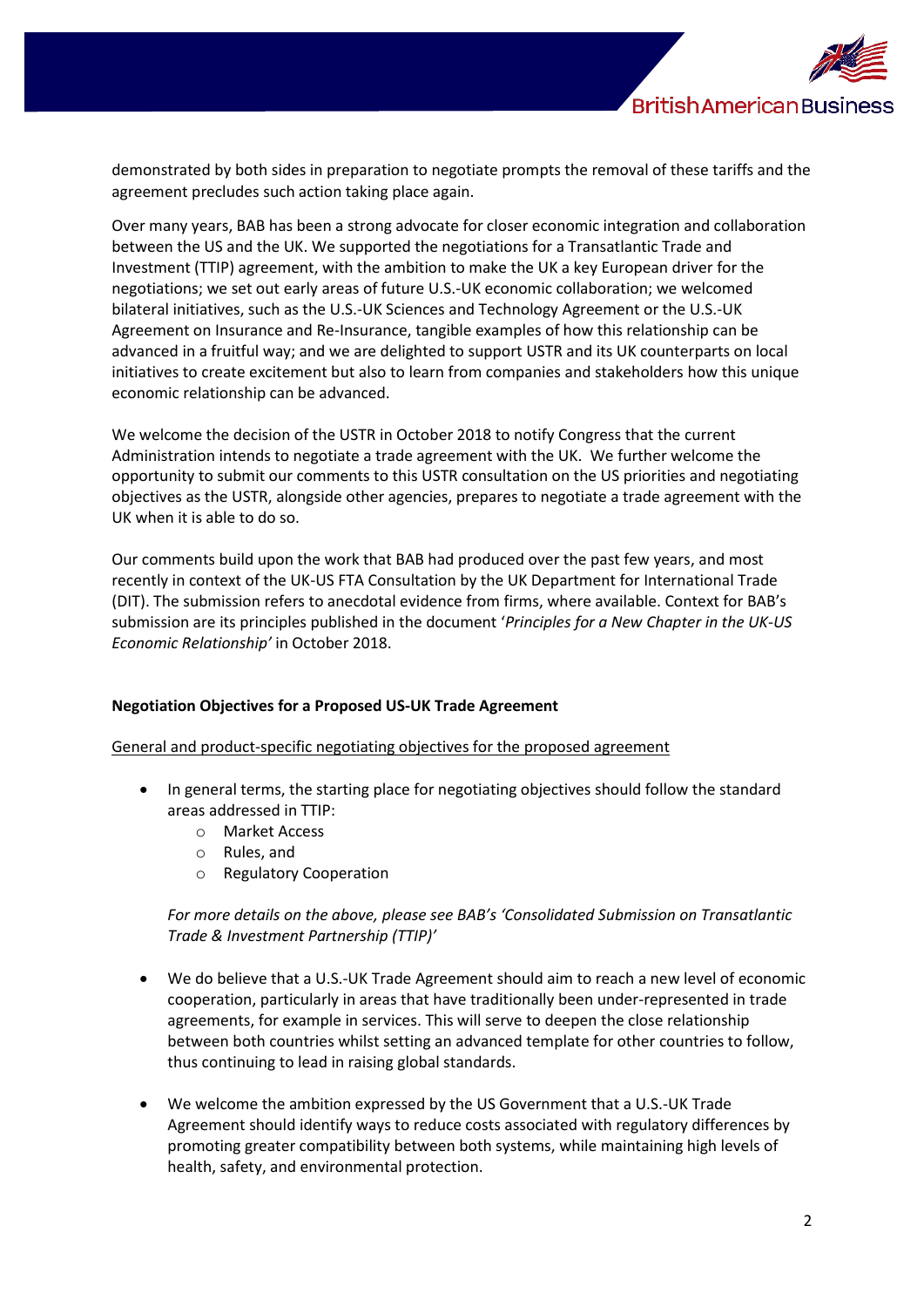

- A successful U.S.-UK Trade Agreement should also put a great emphasis on achieving an outcome that results in greater transparency, participation, and accountability in regulatory processes.
- Further, given the relevance of smaller firms to the US and UK economies, we believe that any future U.S.-UK trade agreement needs to be 'user-friendly' for those firms and address their needs. For example, different sections need to be drafted in a way that smaller firms can execute on the improvements that a trade agreement promises to deliver.
- Finally, when consulting with companies over the barriers they face; we often hear that it is not (always) the regulatory barriers that hold companies back; but "simple" things such as the availability of information, visa issues or questions around custom declarations; things that can hopefully be easily resolved at an earlier stage. Particularly in context of the current political environment in the UK in terms of its ability to conclude a comprehensive trade agreement and the challenges that TTIP brought to light (agrifood, public procurement, healthcare etc.), we call for pragmatism that allows to bring our nations closer in areas where there is common ground, without having everything be derailed by the ambition of an only comprehensive trade agreement.

## Relevant barriers to trade in goods and services between the United States and the UK that should be addressed in the negotiations

*Goods* 

- Tariffs to the UK are generally low however there is some evidence that tariffs can be high, resulting in added on business costs. This is particularly true for small businesses where the costs of exporting to the UK can be complicated and not clear from the outset the total cost.
- For example, one Michigan SME who create cross trainers (exercise equipment) say the high tariff cost of purchasing US products in containers with a high value of the content of the container can make them uncompetitive.
- For companies dealing in chemicals, existing tariffs has been raised as a cost-intensive issue due to the high volumes of trade in the sector going both ways across the Atlantic. A goal of a US-UK Agreement should be to remove chemical tariffs and increase regulatory cooperation. In particular common principles for information sharing, data recognition, prioritising chemicals for review and evaluation, and coherence in hazard and risk assessment (based on scientific evidence).
- In the automobile sector, increasing mutual recognition of existing standards and eliminating, where possible, duplicate testing in both markets if they satisfy the safety standard. This is another sector where a framework for developing future standards would be a welcome outcome of an agreement.
- Regulatory alignment and barriers from duplicate testing also feature in the pharmaceuticals and medical devices sector. For pharmaceutical products the regulatory regimes in the US and UK are similar across all the main parts; product testing, manufacturing practices and post-market surveillance. Data requirements however differ meaning duplicate inspections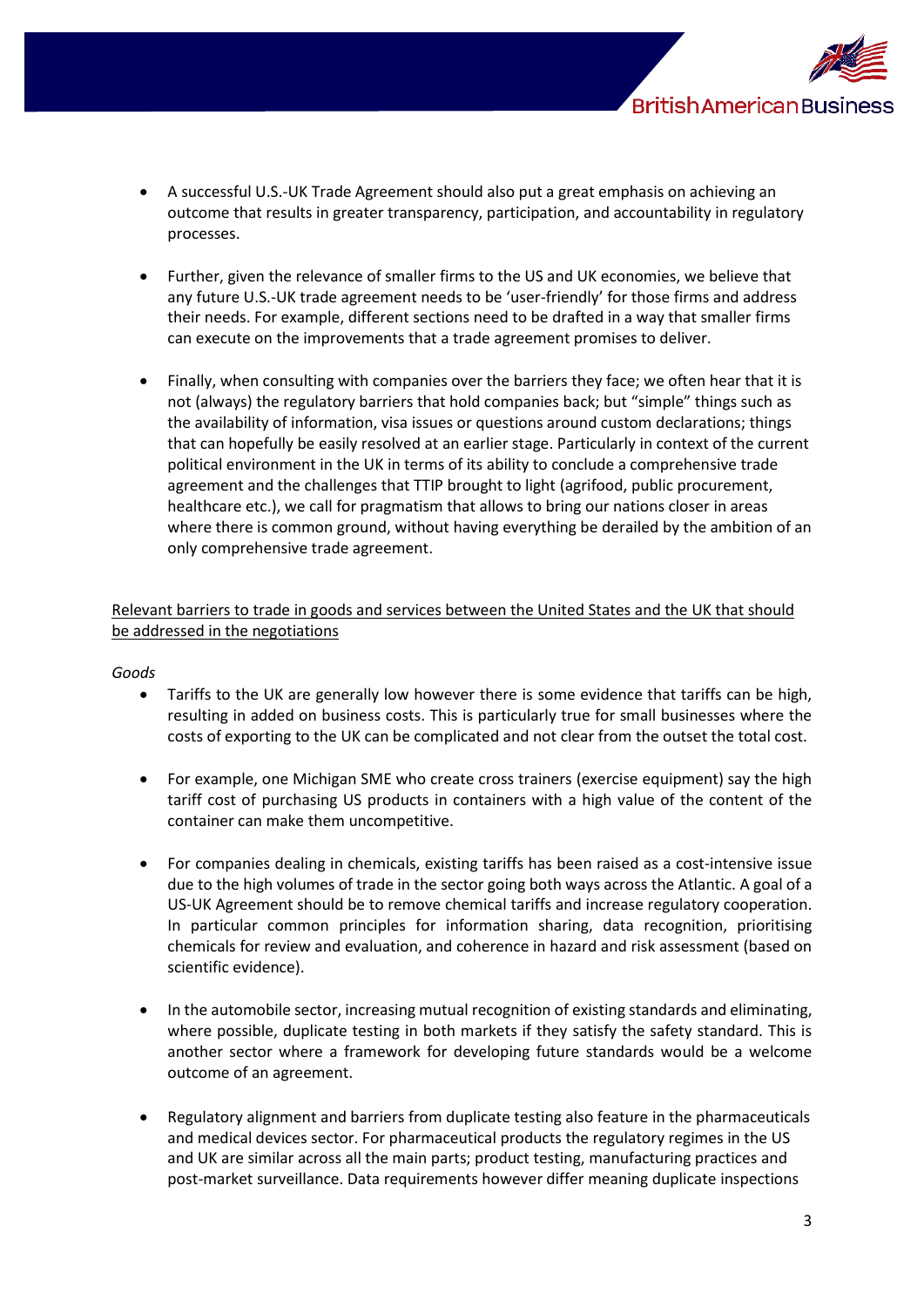

from regulators in both markets (FDA in the United States, MHRA in the UK). Mutual recognition of inspections could help remove the duplicate testing which currently add extra operational costs and delay.

- The tariff elimination goals set out in the Comprehensive Economic and Trade Agreement between the EU and Canada give a good example of the benchmark for tariff elimination. The aim of the negotiation on tariffs should be for an elimination on tariffs on goods, with phase-out period established if and when needed.
- The US should also encourage the UK to sign and implement WTO agreements on the area of tariff elimination. For example, the WTO Pharmaceutical Tariff Elimination Agreement.

### *Services*

- The US and the UK economies are characterized by large and growing services sectors. A U.S.-UK trade agreement should put an emphasis on trade in services, particularly in business services.
- Further, the U.S. and the UK should build on existing liberalisation agreements or use them as appropriate templates.
- Financial Services are vital to both economies. Increased financial services regulatory cooperation offers opportunities for growth to both economies through regulatory coherence. This includes in the burgeoning Fintech industry.
- We encourage both sides to build up the capacity of the U.S.-UK Financial Services Regulatory Dialogue, offering opportunities for stakeholder engagement, and being ambitious in its aims.
- One emphasis continuously made by transatlantic firms is that a future U.S.-UK arrangement should deepen collaboration on digital services.
- Digital services are the defining features of the modern economy. Data is the lifeblood of that economy with the free flow of data essential to almost every businesses operation.
- Securing a U.S.-UK economic relationship that will thrive for the remainder of the twenty-first century relies on even greater flows of digital information and digital services.
- In addition to an arrangement that either integrates or replicates the U.S. EU Privacy Shield currently in place, both sides should seek to implement a binding agreement that ensures cross-border data flows, prohibits customs duties on digital products, avoid data localization, and ensures competition in telecommunications services (including in business to business services) while promoting investment in access networks.
- The recently agreed United States-Mexico-Canada Agreement contains a chapter on digital which should serve as the baseline for the trade agreement negotiation.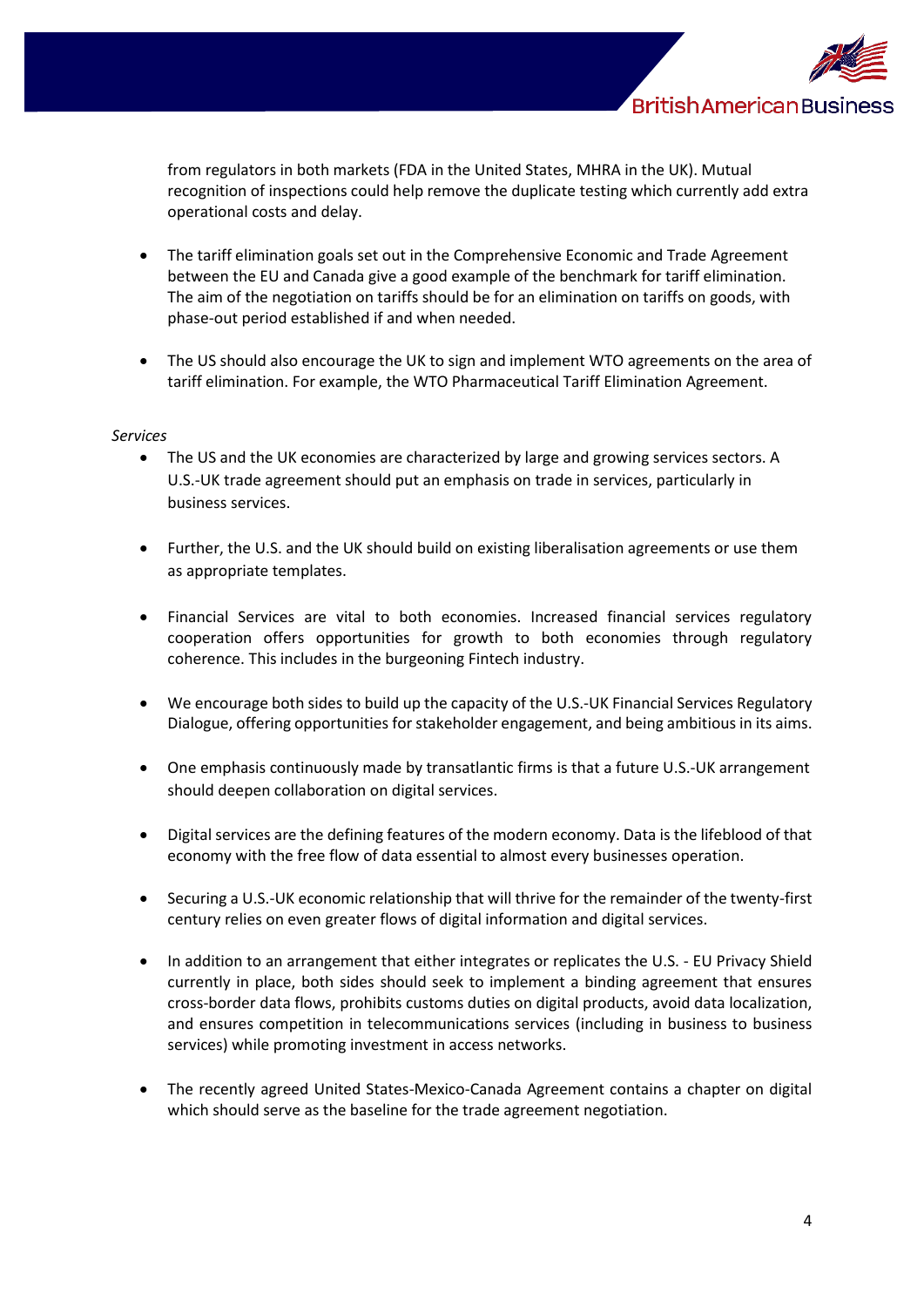

The economic costs and benefits for U.S. producers and consumers of the removal or reduction of tariffs and removal or reduction of non-tariff barriers on articles traded with the UK

- During the TTIP negotiation process from 2012-2016, numerous studies demonstrated the benefits from a trade agreement between the US and the UK. For example, a report produced for the then Department for Business, Innovation and Skills, by the Center for Economic Policy Research concluded that a UK-US FTA could potentially add £1 billion to the UK economy by eliminating tariffs and up to £10 billion by eliminating Non-Tariff Barriers. The gains are curtailed though if an agreement did not include a reduction in non-tariff barriers.
- A US-UK agreement negotiation process should identify ways to reduce costs associated with regulatory differences by promoting greater compatibility between our systems, while maintaining high levels of health, safety, and environmental protection. Achieving an outcome that results in greater transparency, participation, and accountability in regulatory processes is also critical to addressing and preventing NTBs.

Treatment of specific goods (described by U.S. Harmonized Tariff Schedule numbers) under the proposed agreement, including comments on: (i) product-specific import or export interests or barriers; (ii) experience with particular measures that should be addressed in the negotiations; and (iii) ways to address export priorities and import sensitivities in the context of the proposed agreement

- The US and UK both have multi-faceted market access frameworks. The aim of the trade agreement with the UK should be to make both markets more competitive, allowing the best products to be brought to the markets of both countries.
- Eliminating discriminatory market access regulations, where they occur, will allow U.S. and UK firms to bid for tenders and have the same opportunity as their counter-parts to secure contracts.
- A lack of transparency and accountability in regulatory and standards processes can lead to unnecessary, costly, or duplicative rules that reduce US competitiveness and act as discriminatory barriers to U.S. exporters.
- We have heard from members, for example in the life-sciences sector, that non-discriminatory pricing and access solutions for medicines in the UK should be addressed.
- We also noted an emphasis to include provisions into a future agreement that avoids parties to establish localisation requirements. For example; data storage, server location(s), over-thetop domestic employment quotes, requirements for management or measures that limit the judicial form companies can choose to set up their business operations.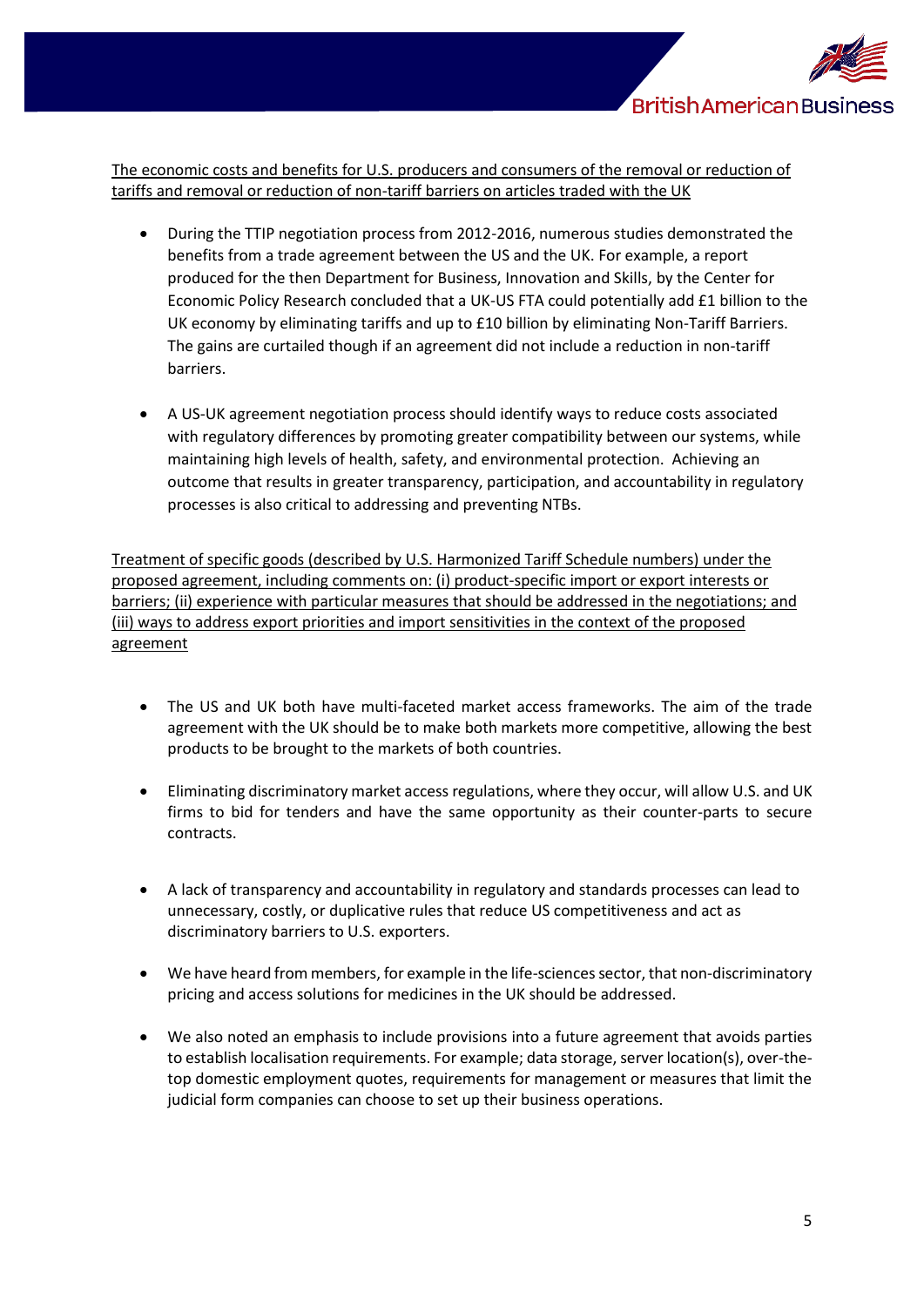

This also applies internally within the US where state level requirements can have uncompetitive domestic and local requirements. We have heard from large US firms who are affected by these requirements when importing their products back into the US.

## Customs and trade facilitation issues that should be addressed in the negotiations

- A significant proportion of US exports to the UK are goods, with the increase of e-commerce driving this further. There is a need to improve and simplify the procedures and processes which apply at the UK border to lower US companies', particularly smaller firms' costs and reliability of trade.
- Examples include:
	- o Simplifying UK customs and import procedures, making them more intuitive and easier to understand. One California SME who make music goods and services identified problems in identifying Rosewood – commonly used for guitar necks- into the UK unless specifically stated what type of Rosewood it is (ie Brazilian or legal Rosewood from a sustainable farm/forest).
	- o One Ohio whiskey producer said customs and shipping paperwork were "time consuming and confusing" resulting in their first shipment being sat in a New York pier due to a paperwork error that couldn't be explained.
	- $\circ$  Similarly, an Illinois alcoholic spirits producer said that in contrast to selling in the US, the UK involved much more complicated paperwork. The biggest burden they highlighted were 'record-keeping' and the need to have this simplified between the US and the UK.
	- o "Unpredictable" customs and duties. This includes a California SME who make greetings cards described UK having 43 per cent of the original order cost added in duties to an order of greetings cards into the UK by UK customs.
	- o Another California SME said this inability to provide customers with exact costs causes difficulties due to the need to assess customs and taxes before exporting.
	- o Similarly, one Michigan SME who create tiles said the lack of information and resources regarding the actual costs and paperwork required to get products through UK customs was a big burden in the way of them increasing exports to the UK.
	- o Once in the UK, one Georgia SME with an established presence in country said manging taxation on imports into the UK and imports exported from the UK to the EU adds a substantial burden to their operations.
- Based on available evidence, issues to be addressed in a U.S.-UK trade agreement should include:
	- o Identical data set requirements for customs declarations
	- o Acceptance of export declarations in the US as the import declarations in the UK, and vice versa
	- o Acceptance by UK customs authorities of US customs declarations, releasing the goods and informing US customs, and vice versa
	- $\circ$  Advancements of electronic submission of import and other documentation including manifests before physical arrival of goods
	- $\circ$  Agreement on expedited customs procedures for express delivery and for companies who are trusted traders
	- o Increase of the customs "de minimis" level for customs filings to at least \$800.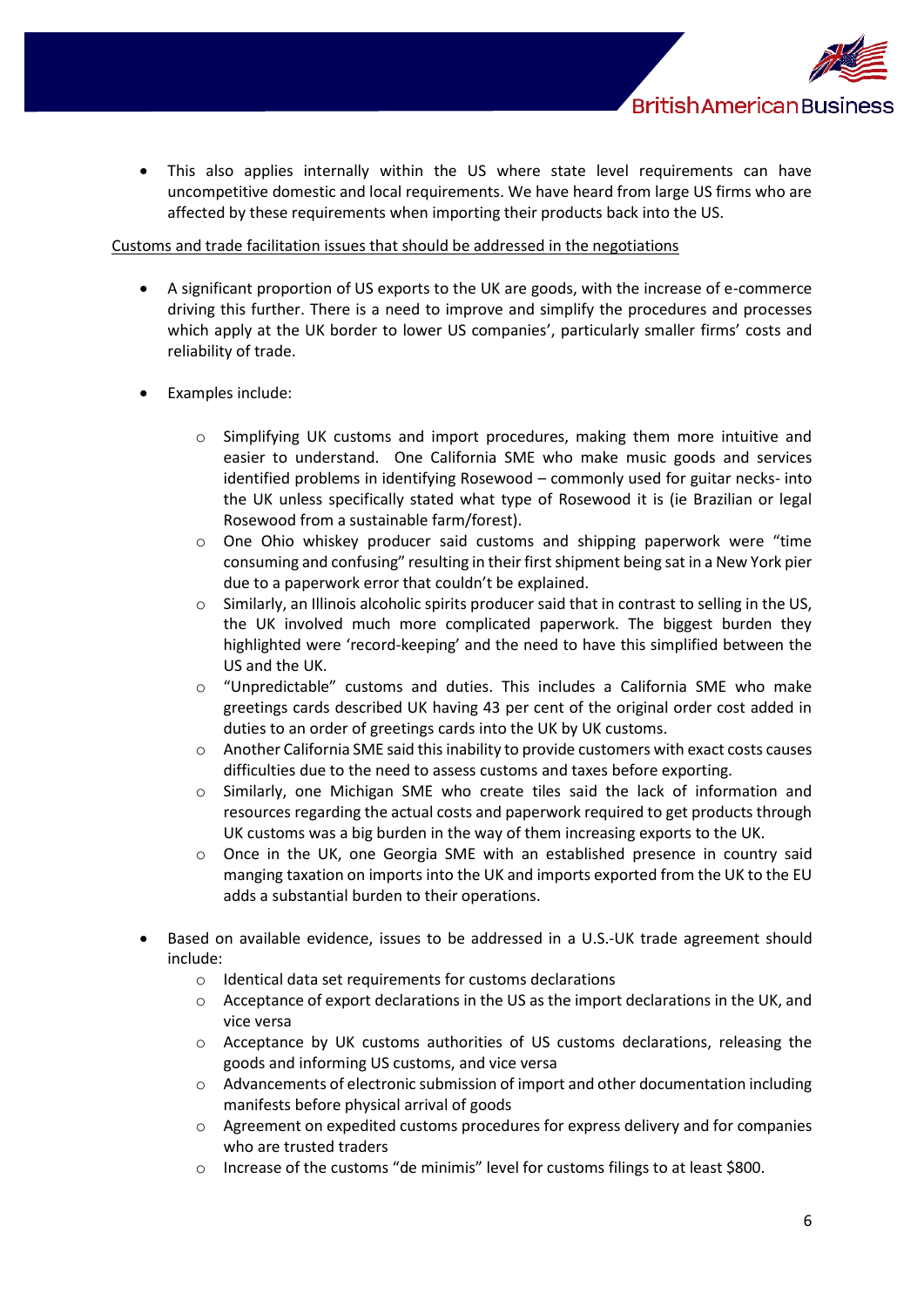

• Information on customs and trade facilitation should also be part of any future SME portal that Governments may jointly create.

Sanitary and phytosanitary measures and technical barriers to trade that should be addressed in the negotiations

Other measures or practices that undermine fair market opportunities for U.S. businesses, workers, farmers and ranchers that should be addressed in the negotiations

*IP* 

-

- A US-UK trade agreement can create new benchmarks in IP protection capable of being replicated in subsequent trade agreements with third countries by both the US and the UK.
- Any agreement between the US and the UK should resist indigenous innovation protectionism and recognise the importance of promoting effective and robust IP frameworks and IP protection globally.
- This includes mutual recognition of IP-related standards and regulation, such as design protection certificates. It also includes recognising the increasingly important role that online platforms play in the ecosystem of digital distribution and ensuring that both sides commit to making sure those platforms act in a responsible way. This does not mean holding the platforms legally liable for all of the content on their services or all of the actions of their users, but it does mean recognising, through distinct legislative or voluntary mechanisms on each side, that online platforms have a critical role to play in making the internet a safe and lawful place for consumers and businesses to operate.
- Further, future IP protection standards should be consistent, at least at sector level, to avoid differences in timelines or scope of protection.

## *Rules of Origin*

- Rules of Origin (RoO) will be a joint area of challenge for the both sides in the negotiation. However, the challenge should not deter from finding a common, mutually-accepted way to determine where a product has been produced. This will allow for companies in the US, who rightfully are proud of geographic origin of their produce, to comply with RoO criteria and bring their products to the UK market.
- This already exists and has benefited Bourbon Whiskey and Tennessee Whiskey in the EU market.
- Requirement for proof that RoO are being met should be established in a way that does create unnecessary burdens to companies.